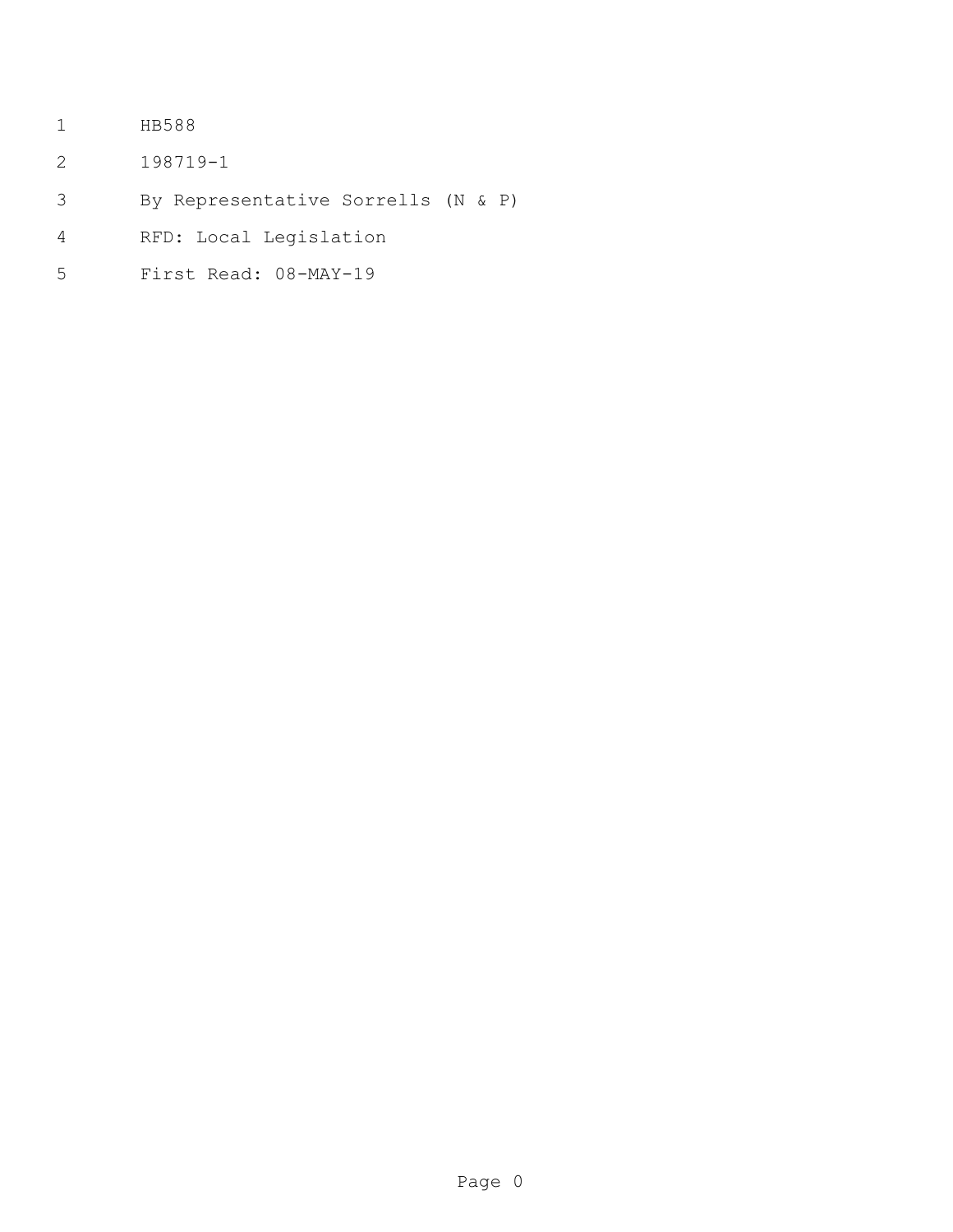198719-1:n:04/09/2019:KBH/tj LSA2019-1200 9 A BILL 10 TO BE ENTITLED 11 AN ACT 13 Relating to Geneva County; providing for an additional special recording fee for each document or instrument filed for record in the office of the judge of 16 probate; and to provide for the distribution of the fees. BE IT ENACTED BY THE LEGISLATURE OF ALABAMA: Section 1. (a)(1) Upon the date of adoption of a resolution of the Geneva County Commission declaring the implementation of this act, an additional special recording fee of five dollars (\$5) shall be charged and collected by the Judge of Probate of Geneva County for each real property instrument, personal property instrument, or any other document or instrument filed for record in the office of the judge of probate. (2) On and after the date of adoption, no document

or instrument shall be received for record in the office of